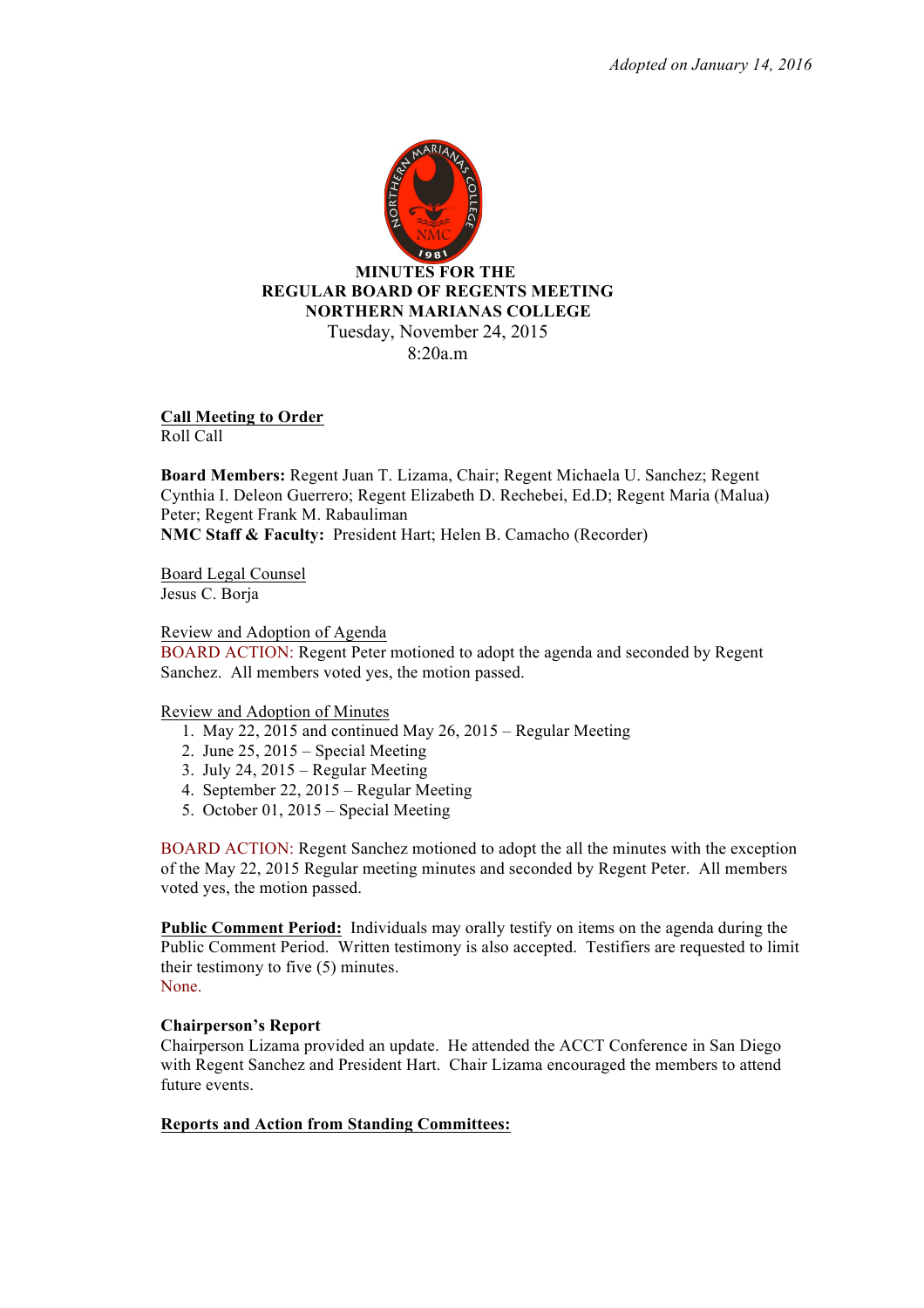Program Committee Report

Regent Sanchez provided a report from the committee meeting held on Monday, November 23, 2015 (handout provided).

For the record, Regent Rabauliman arrived at 9:00a.m. Chairperson Lizama recognized his attendance.

Policies being brought back for review with no amendments – Reaffirm Changing Polices – Amend and Approve

President Hart will bring Board Policy No. 1008 – Formulation, Adoption, Amendment Bylaws at its next meeting.

## Personnel Committee Report

Regent Deleon Guerrero, Chair of the committee provided a report (handout provided). She noted some highlights from the meeting held on Monday, November 23, 2015 as follows:

- Board Policy 5010 General (Legal counsel feedback)
- Concerned about procedure 5010.1 Employment Contracts
- No action taken from the committee meeting.

# Fiscal Committee Report

Regent Rabauliman, Chair of the committee provided a report (handout provided). He highlighted the following:

- Board Policy No. 2007 Naming Building
- Board Policy No. 4001 Residency Classification
- Board Policy No. 7001 Audit
- Board Policy No. 7003 Financial Accounts
- Board Policy No. 7004 Reimbursement Expenses
- Board Policy No. 7011 Accounting
- Board Policy No. 7012 Tuition and Fees
- Draft Audit and Operations Committee
- Draft Finance and Facility Committee
- Board Policy No. 7006 Travel
- FY2015 Audit Planning
- Draft 2016 Fiscal and Finance Committee Work Plan

### AdHoc Committee Report

No Report.

Chairperson Lizama called for a short break at 9:20a.m. Break ended and Chairperson Lizama called the meeting back to order at 9:34a.m.

### EXECUTIVE SESSION

BOARD ACTION: Regent Sanchez motioned to go into executive session 9:34a.m. and seconded by Regent Peter. All members voted yes, the motion passed. Executive session ended at 11:19a.m. Chairperson Lizama called the meting back to order and indicated that no actions were taken. Chairperson Lizama noted that Regent Deleon Guerrero, Personnel Committee Chair was tasked to Chair the BOR Executive Committee to begin discussions and in also coming up with recommendations essentially to formulize a resolution for purposes of a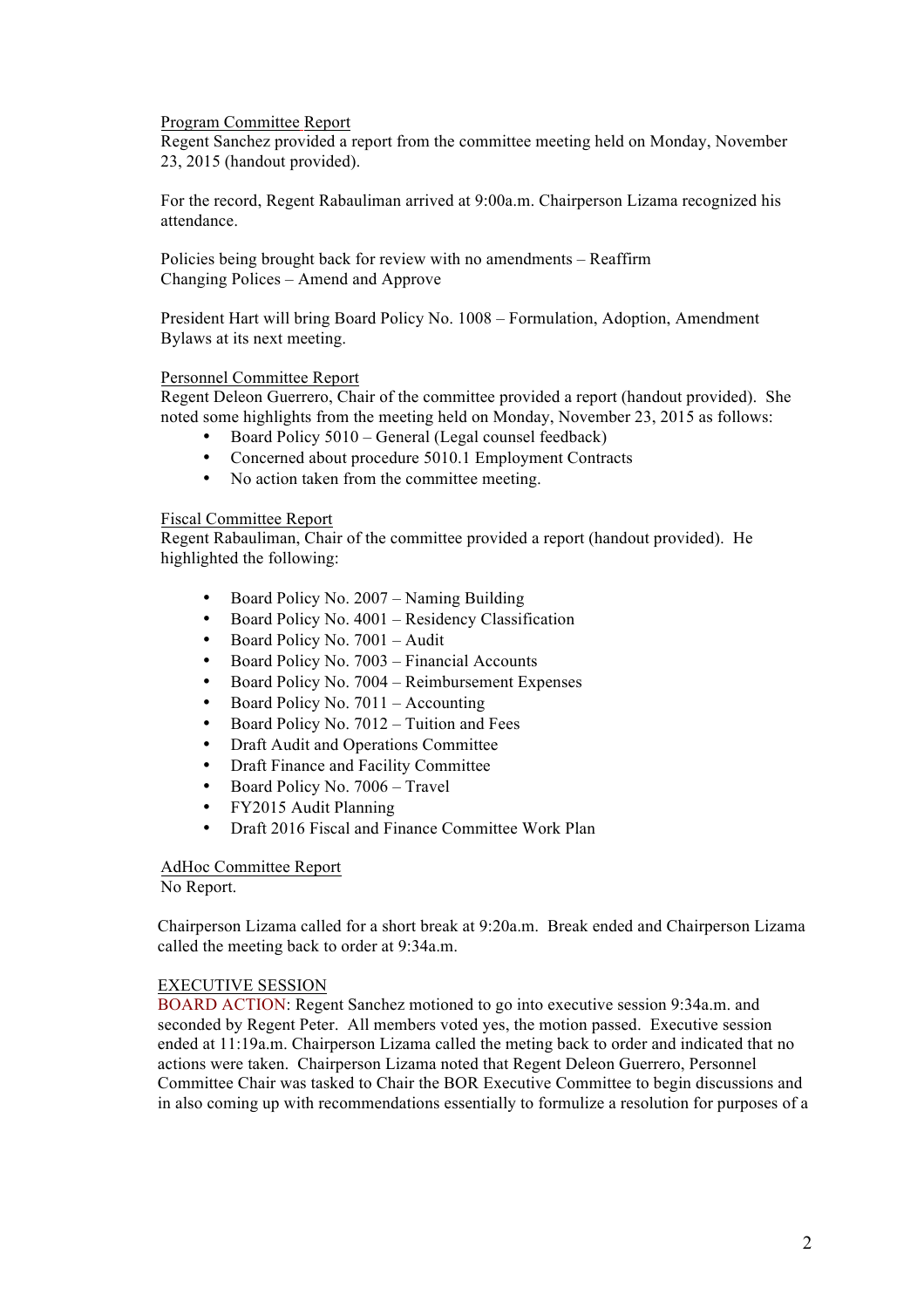search committee for a president. The board will take this matter up at its Regular meeting in January 2016.

# **OLD BUSINESS**

Board Policies for Consideration (Third Reading)

## Board Policy No. 2007 – Building Naming Policy

Regent Rabauliman indicated that the committee decided to table this policy for its next meeting. The college will incorporate the legal opinion provided by Counsel Borja dated November 16, 2015.

## Board Policy No. 4001 – Residency Classification

BOARD ACTION: Regent Rabauliman motioned to adopt this policy and seconded by Regent Peter. All members voted yes, the motion passed.

# **NEW BUSINESS**

## Pacific Circle Consortium - Commemorative Resolution

BOARD ACTION: Regent Rabauliman motioned to adopt the Commemorative Resolution and seconded by Regent Peter. All members voted yes, the motion passed.

### FEMA final report and its impact on NMCs Facilities Master Plan

Dean Dave Attao provided a status update (handout provided) on the draft Facilities Master Plan for NMC. He outlined the current status and future plans for the college. Two proposals were given.

BOAR ACTION: Regent Rechebei motioned to go with the new and seconded by Regent Rabauliman. Discussion: If we go with the new, would that require a new FMP with a cost. All members voted yes, the motion passed.

Draft NMC Board of Regents Policy Review Calendar (2014-2019) No action.

Chairperson Lizama excused himself from the meeting at 12:10p.m. He had to leave for personal reasons.

# Nursing Program Presentation

Ms. Rosa Tudela, RN Department Chair provided a power point presentation. She provided the current statistics for NMCs Nursing Program for AY2013-2014 & 2014-2015. Ms. Tudela also shared some of the programs highlights and activities for the year. Ms. Tudela concluded her presentation.

Lunch break called at 1:00p.m. Break ended at 1:25p.m. and Regent Sanchez, acting chairperson called the meeting back to order. All five members were present.

# **NMC EXECUTIVE REPORTS**

# **Legislative Updates**

Frankie M. Eliptico, External Relations Director provided a report (handout provided). He presented a tracking sheet of all the legislations that have been introduced and those that he's been tasked to draft. He talked about pending bills that are board related one of them being the Higher Ed Commission bill. Frankie will draft the letter.